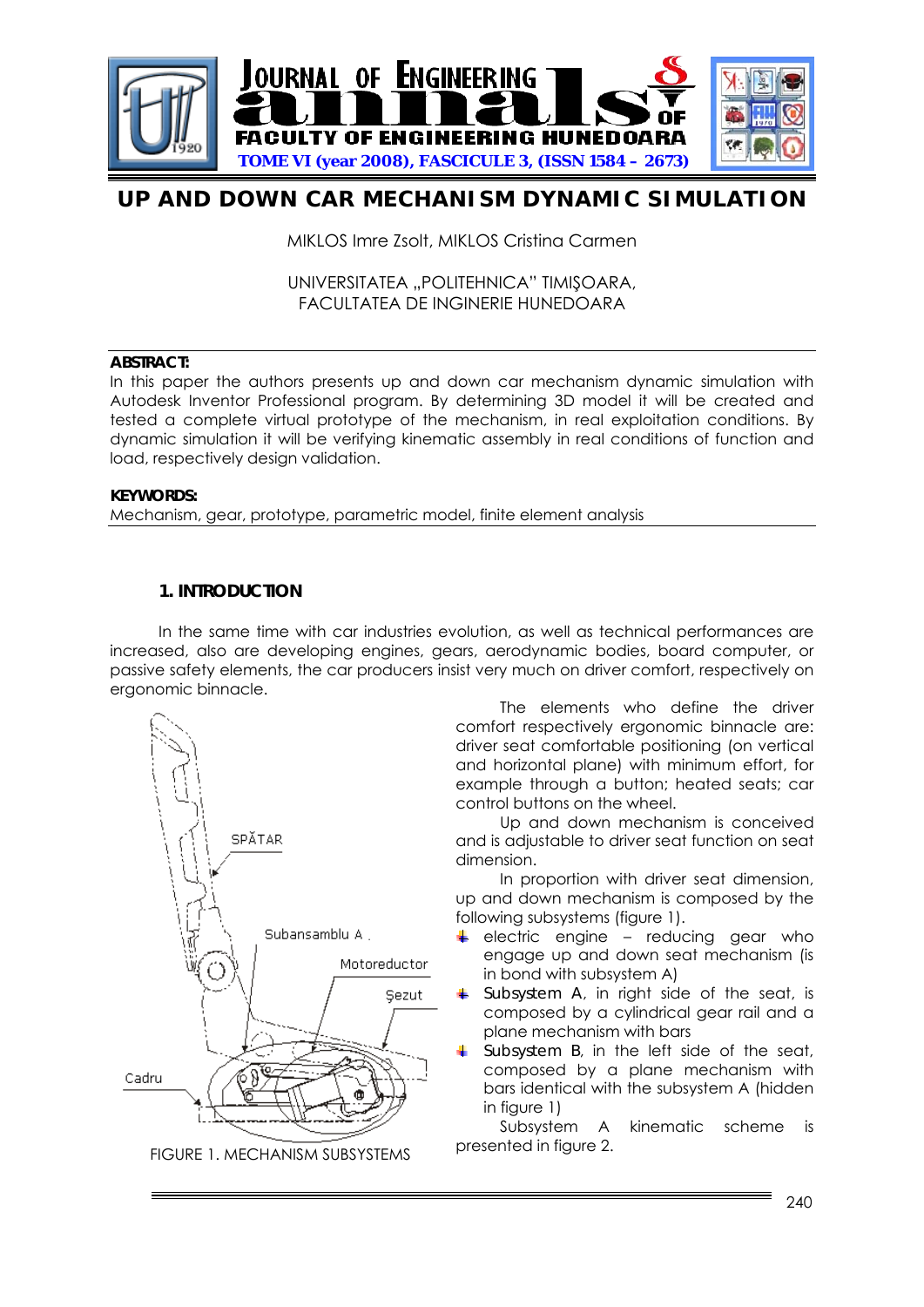

ANNALS OF THE FACULTY OF ENGINEERING HUNEDOARA – JOURNAL OF ENGINEERING. TOME VI (year 2008). Fascicule 3 (ISSN 1584 – 2673)





FIGURE 2. SUBSYSTEM A KINEMATIC SCHEME

Cylindrical gear has the entire rotational axis fixed. The pinion (21) is taken the rotational move from worm gear (17), and will transmit to gear from subsystem (22). The pinion from subsystem (22) engages with the gear sector (23) that is in fact the crank of up and down plane mechanism of the seat. The motion is transferred through mechanism kinematic elements, connecting rod (25) and balancer (26), to connecting rod who carry the seat (24).

#### **2. MECHANISM 3D MODELLING AND DYNAMIC SIMULATION**

Designing and geometric dimensions obtaining for plan mechanism and gear pears was obtained according to recommendations from mechanisms and machines theory based on de following input dates:

- *The power of electric engine: 55 W*
- *The speed of electric engine: 3000 rot/min*
- *Up and down stroke of the seat h = 38 mm*
- $\frac{1}{\sqrt{1}}$  *Time to lift up the seat t = 3,1 s*
- *Driver and mechanism weight m = 120 kg*

Up and down seat mechanism kinematic elements (joint bars, gears) were modeled in Autodesk Inventor program.

The modeled component pieces are assembled with 3D constrained. Assembly constraints selection is very important. Next, it was verified the up and down kinematic driver seat mechanism and component pieces interferences; the authors wants to realize a fast dynamic simulation prototyping. It was chosen mate type constraints, to suggest rotational kinematic pairs generating through mechanism kinematic elements. Up and down car seat mechanism 3D model is presented in figure 3.

For dynamic simulation and fast prototype, it was considered an up and down mechanism simplified: it was canceled the first level of worm and cylindrical gear, from reducing gear. Simplified models mechanisms in the two extreme positions are presented in figure 4.



FIGURE 3. UP AND DOWN MECHANISM 3D MODEL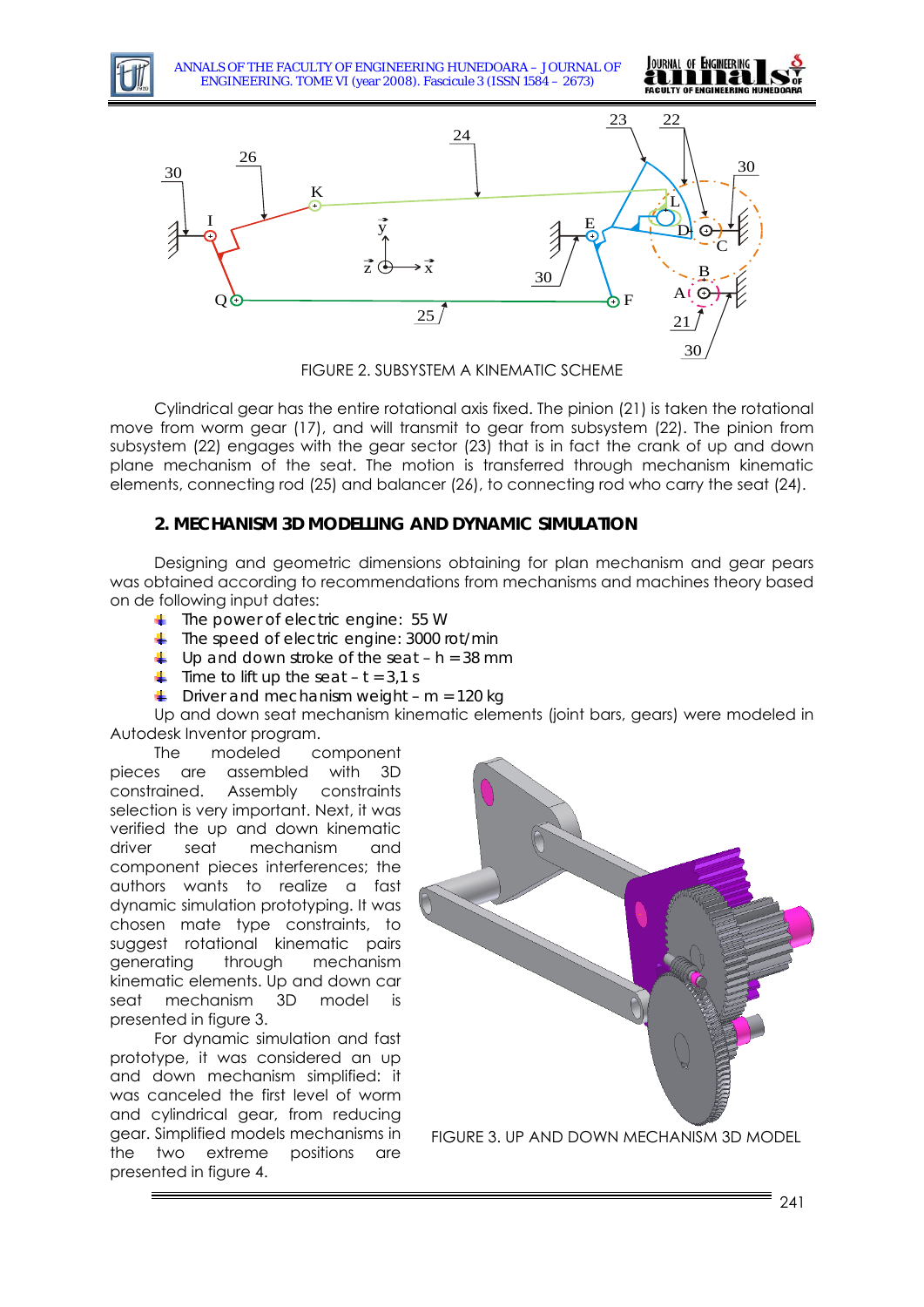

ANNALS OF THE FACULTY OF ENGINEERING HUNEDOARA – JOURNAL OF ENGINEERING. TOME VI (year 2008). Fascicule 3 (ISSN 1584 – 2673)





FIGURE 4. THE EXTREME POSITIONS FOR SIMPLIFIED MECHANISM

Dynamic simulation was realized with the following steps:

 $\leftarrow$  Defining the kinematic pairs:

Up and down mechanism kinematic pairs can be defined by automatic or manual assembly constraints conversion. In figure 5 is presented rotational kinematic pair definition between the fixed element and the gear sector by manual conversion. The other kinematic pairs will be defined in the same way.



FIGURE 5. ROTATIONAL KINEMATIC PAIR DEFINITION

- Defining the *input motion* for driving gear. In rotational pair (fix element pinion) was defined a rotational motion, by defining rotational angle, rotational velocity and driving moment, the values were obtained from design calculations.
- $\ddot{\bullet}$  Defining the mechanism loads net weight and loads according to the design subject.
- $\leftarrow$  Results after simulation

After the mechanism simulation (execute a kinematic cycle, respectively lifting up the seat), with *Output Grapher* option, was obtained kinematic and kinetostatic values time variations for kinematic pairs, in real conditions of exploitation (positions, velocities, accelerations, forces and moment of reaction).

For example, in figure 6 is presented contact force variation (reaction) in kinematic pair between the pinion and gear sector.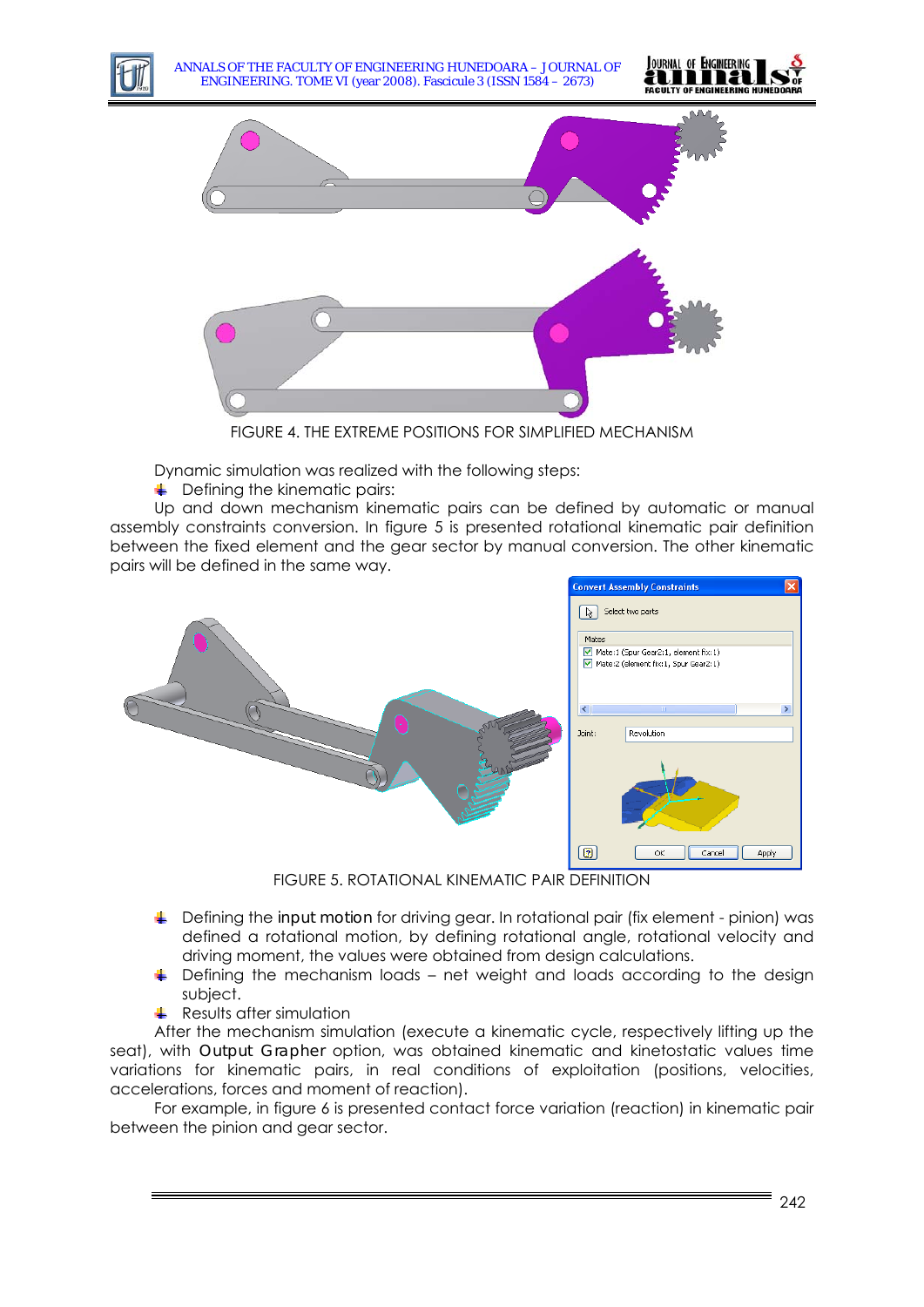



## **3. FINITE ELEMENT METHOD ANALYSIS**

Dynamic simulation module from Autodesk Inventor Professional 2008 program, allow mechanism components finite element method analysis, in different moments on kinematic cycle.

Gear sector stress analysis with Autodesk Inventor Professional was made in the same time with mechanism dynamic simulation, with existing loads for a kinematic cycle.

For finite element method analysis it was chosen a gear sector on time t=2,25s, where contact force is maximum according to figure 6.

After gear sector finite element method analysis was generate a results report. For example, in figure 7 is presented equivalent stress in the moment of analysis.